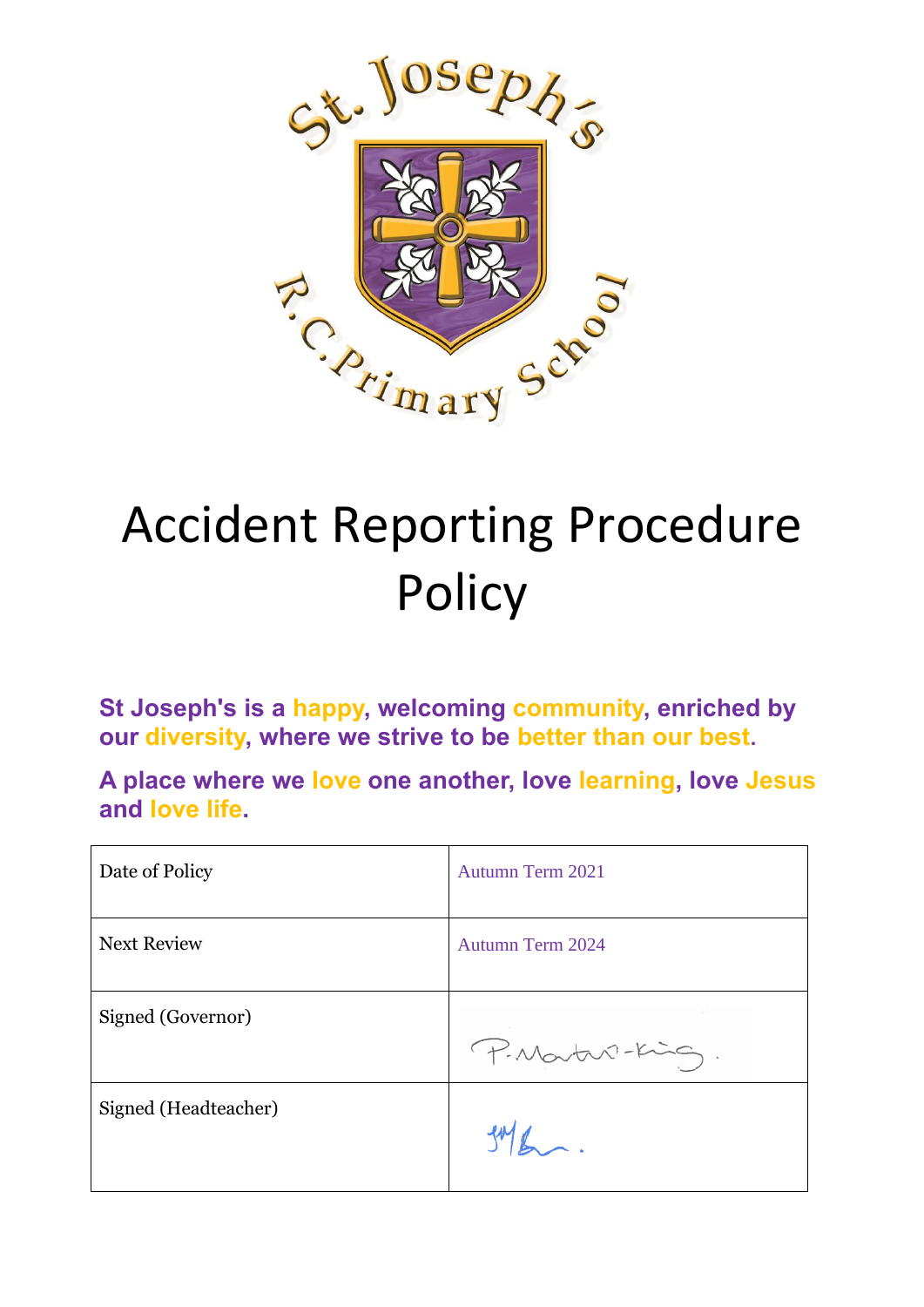## **Contents:**

#### [Statement of intent](#page-2-0)

- 1. [Legal framework](#page-3-0)
- 2. [Reporting procedure](#page-3-1)
- 3. [Notification to the HSE](#page-3-2)
- 4. [Reporting hazards](#page-5-0)
- 5. [Accident investigation](#page-5-1)

#### Appendices

- [Health and Safety Structure Flowchart](#page-6-0)
- [Accident Reporting Procedure Flowchart](#page-7-0)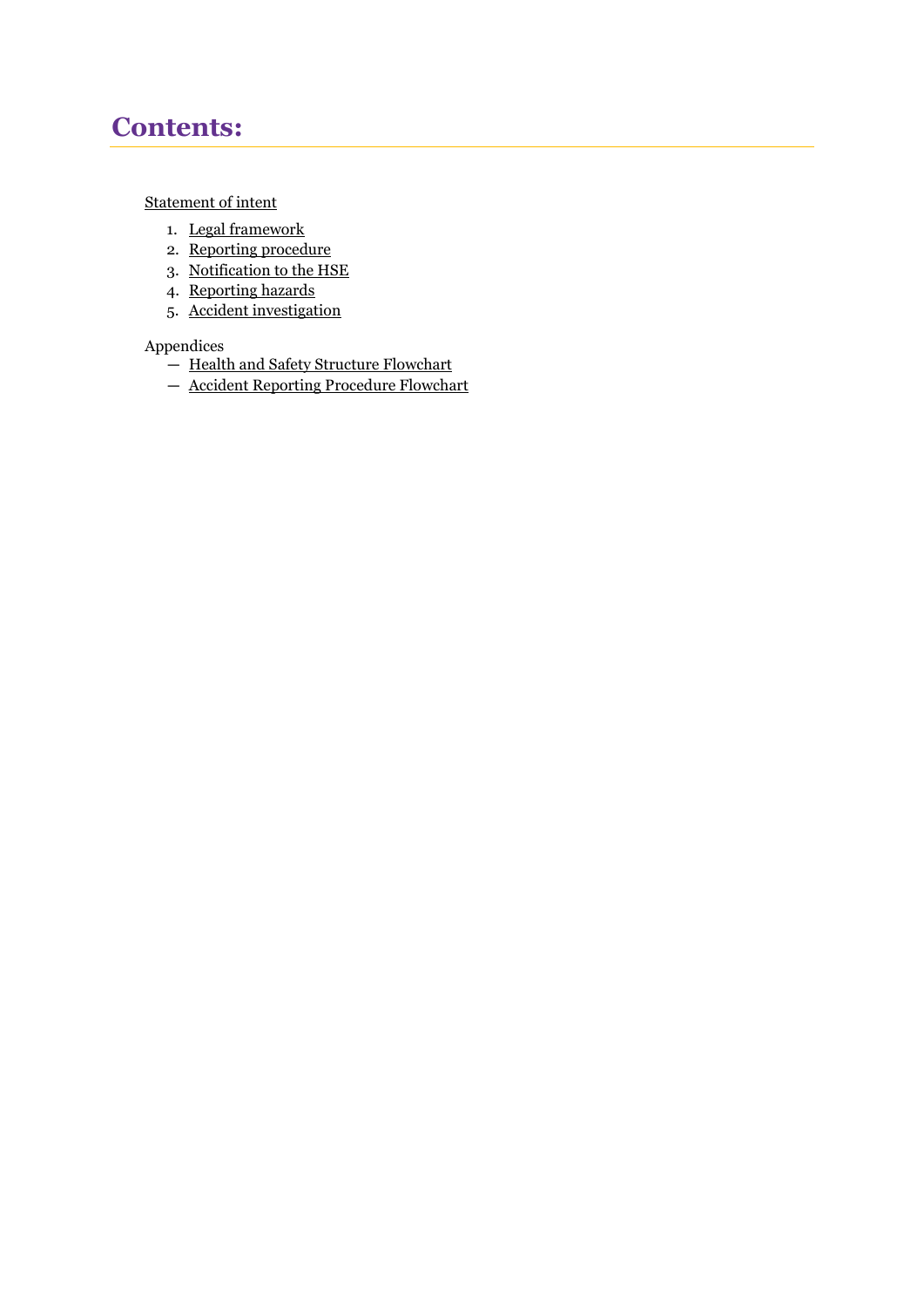<span id="page-2-0"></span>**St Joseph's RC Primary School** takes the health and safety of our staff, pupils, contractors and visitors very seriously. The school is dedicated to following the correct procedures at all times in order to ensure the safety of anyone on the school premises.

This policy outlines the HSE process, which is to be implemented when reporting an accident.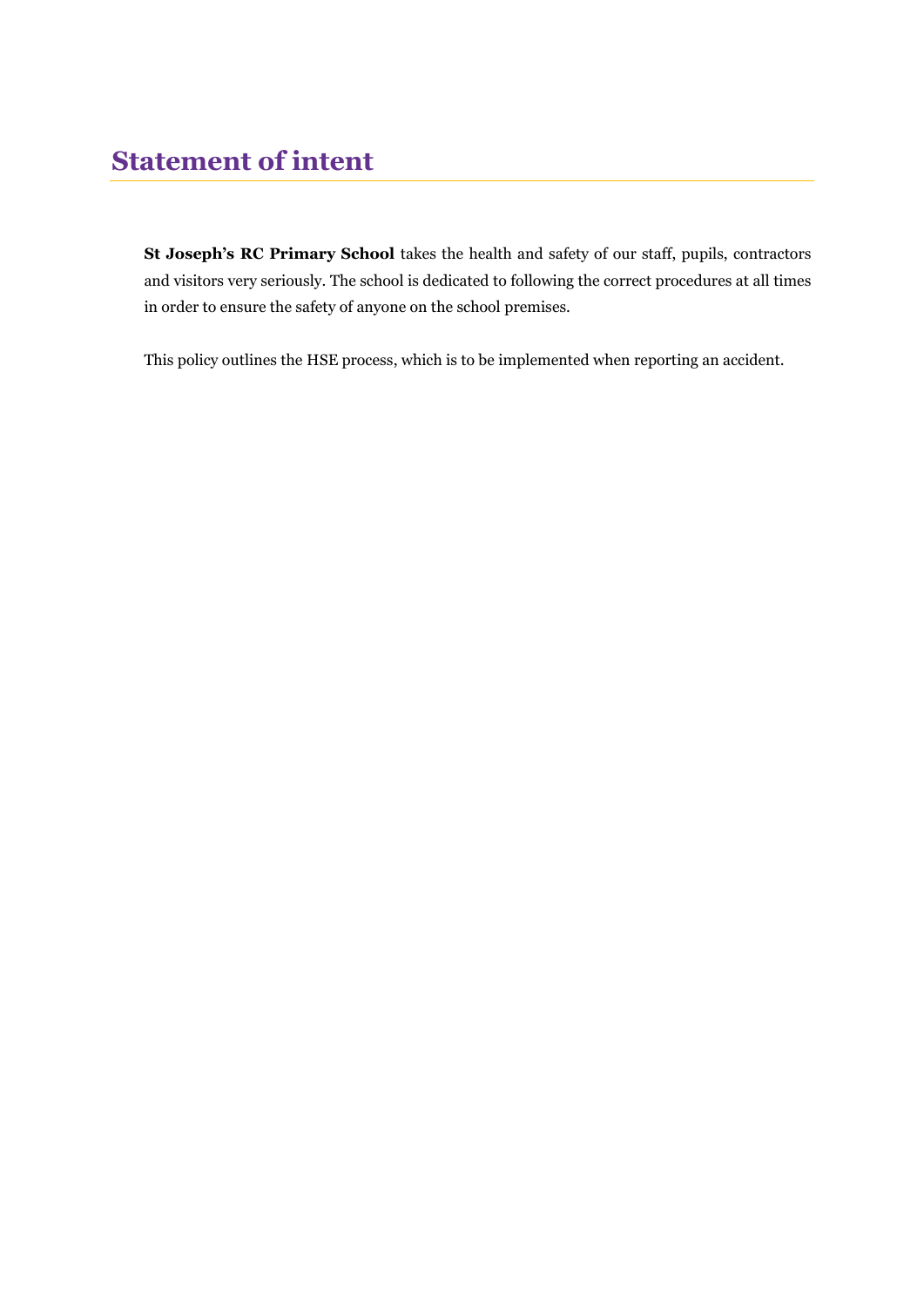# <span id="page-3-0"></span>**1. Legal framework**

- 1.1. This policy complies with the following legislation, including, but not limited to:
	- The Reporting of Injuries, Diseases and Dangerous Occurrences Regulations 2013
	- Health and Safety at Work etc. Act 1974
- 1.2. This policy complies with the following guidance, including, but not limited to:
	- DfE (2014) 'Health and safety: advice for schools'
	- DfE (2014) 'First aid in schools'
	- DfE (2014) 'Emergency planning and response'

#### <span id="page-3-1"></span>**2. Reporting procedure**

- 2.1. Should an incident require reporting to the Incident Contact Centre (part of the HSE) the health and safety officer, or a person appointed on their behalf, will file a report as soon as is reasonably possible.
- 2.2. The designated person will complete the RIDDOR form F2508 online or, if it is essential to submit a report by post, send it to:

**RIDDOR Reports Health and Safety Executive Redgrave Court Merton Road Bootle Merseyside L20 7HS**

2.3. Alternatively, the designated person can report fatal, specified and major incidents via telephone on 0345 300 9923 (open Monday to Friday 8.30am to 5pm).

### <span id="page-3-2"></span>**3. Notification to the HSE**

- 3.1. Significant accidents which are defined in the RIDDOR Regulations 2013 must be reported to the HSE as soon as possible.
- 3.2. Significant accidents are as follows:
	- Accidents to employees causing either death or major injury.
	- Accidents resulting in employees being away from work or being unable to perform their normal work duties for more than seven consecutive days. This seven day period does not include the day of the accident.
	- Fractures, other than to fingers, thumbs and toes.
	- Amputation of an arm, hand, finger, thumb, leg, foot or toe.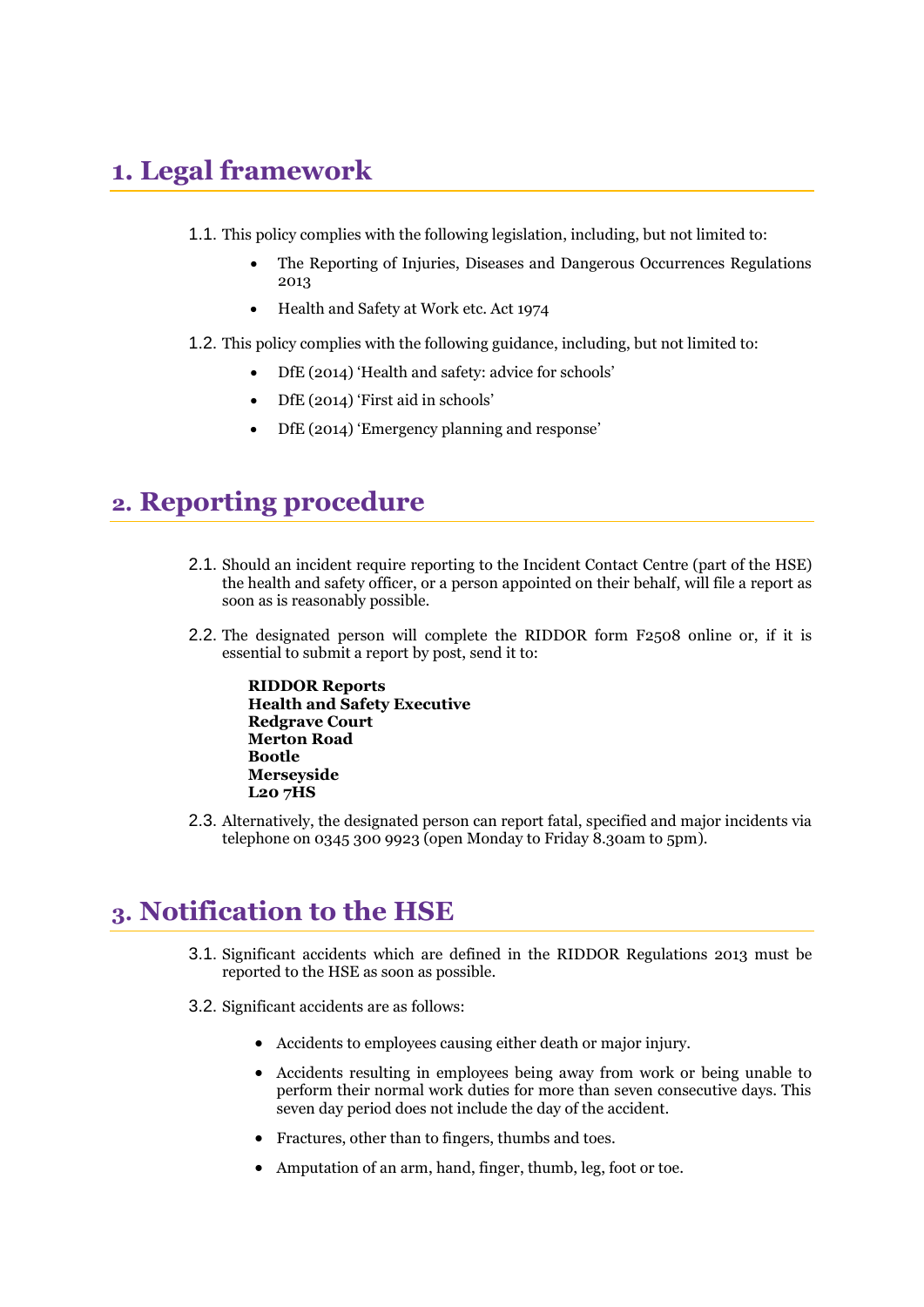- Any injury likely to lead to permanent loss of sight or reduction in sight in one or both eyes.
- Any crush injury to the head or torso, causing damage to the brain or internal organs.
- Any burn injury (including scalding) which covers more than 10 percent of the whole body's surface area or causes significant damage to the eyes, respiratory system or other vital organs.
- Any degree of scalping requiring hospital treatment.
- Any loss of consciousness caused by head injury or asphyxia.
- Any other injury arising from working in an enclosed space which leads to hypothermia or heat-induced illness, or requires resuscitation or admittance to hospital for more than 24 hours.
- Poisonings.
- Skin diseases including but not limited to: occupational dermatitis, skin cancer, chrome ulcer, oil follicilitus/acne.
- Lung diseases including but not limited to: occupational asthma, farmer's lung, asbestosis, mesothelioma.
- Infections including but not limited to: leptospirosis, hepatitis, anthrax, legionellosis and tetanus.
- Other conditions such as occupational cancer, certain musculoskeletal disorders, decompression illness and hand-arm vibration syndrome.
- 3.3. The term 'significant accidents' is also used to describe incidents concerning equipment and the premises, including:
	- The collapse, overturning or failure of any load-bearing part of any lifting equipment.
	- The explosion, collapse or bursting of any closed vessel or pipe work.
	- Electrical short circuit or overload resulting in a fire or explosion.
	- Unintentional explosion, misfire or failure of demolition to cause the intended collapse, projection of material beyond a site boundary, injury caused by an explosion.
	- Any accidental release of a biological agent likely to cause severe human illness.
	- Any collapse or partial collapse of scaffolding over five metres in height.
	- Unintended collapse of any building or structure under construction, alteration or demolition including walls or floors.
	- Any explosion or fire resulting in the suspension of normal work for over 24 hours.
	- Any sudden, uncontrolled release in a building of: 100kg or more of flammable liquid, 10kg or more of flammable liquid above its boiling point, 10kg or more of flammable gas or 500kg or more of these substances if the release is in the open air.
	- Accidental release of any substances which may damage health.
	- Serious gas incidents.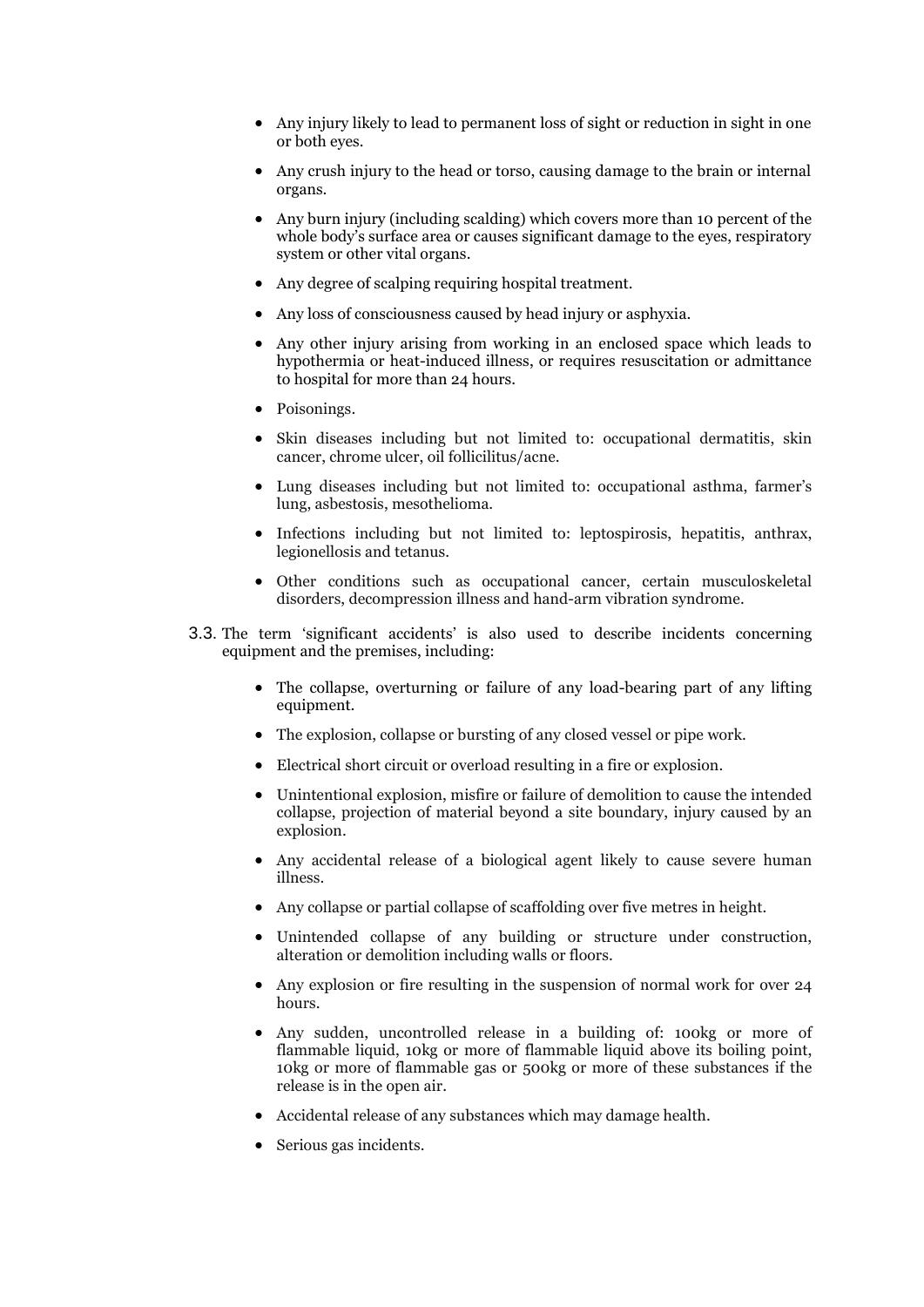# <span id="page-5-0"></span>**4. Reporting hazards**

- 4.1. Staff, pupils, contractors and visitors are encouraged to report any condition or practice they deem to be a hazard.
- 4.2. In the main, reporting should be verbal to the site manager as soon as possible who will inform the headteacher as appropriate.
- 4.3. Serious hazards will be reported using the appropriate form available in the school office.

# <span id="page-5-1"></span>**5. Accident investigation**

- 5.1. All accidents, however small, will be investigated by an appointed party and the outcomes recorded.
- 5.2. The length of time dedicated to each investigation will vary on the seriousness of the accident.
- 5.3. After an investigation takes place, a risk assessment will be carried out, or the existing assessment amended, to avoid reoccurrence of the accident.
- 5.4. The health and safety officer will undertake regular evaluations of all reported incidents both injuries and ill health. They will then identify patterns and trends in order to take corrective action and minimise the reoccurrence of any incident/illness.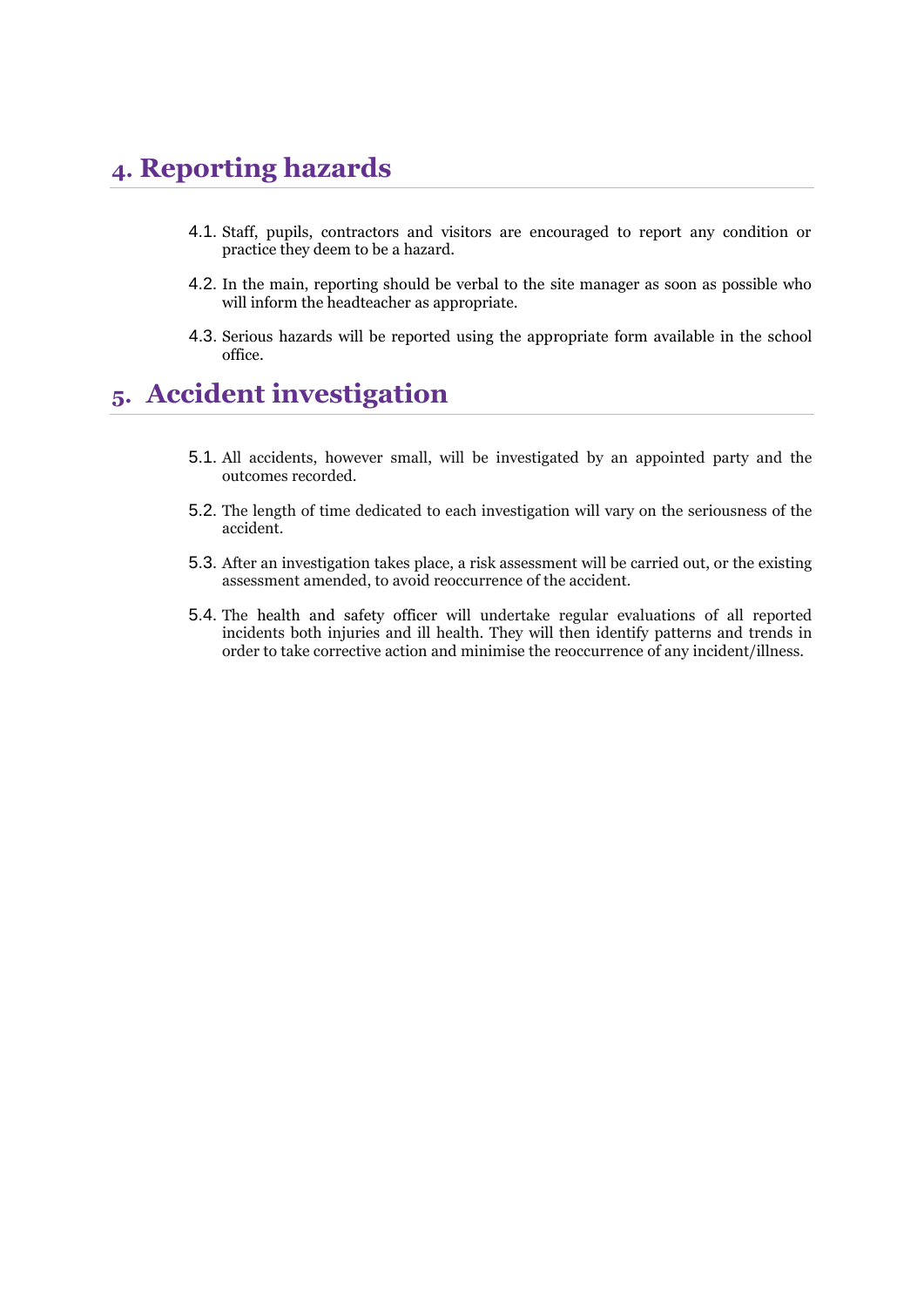# <span id="page-6-0"></span>**Health and safety structure**